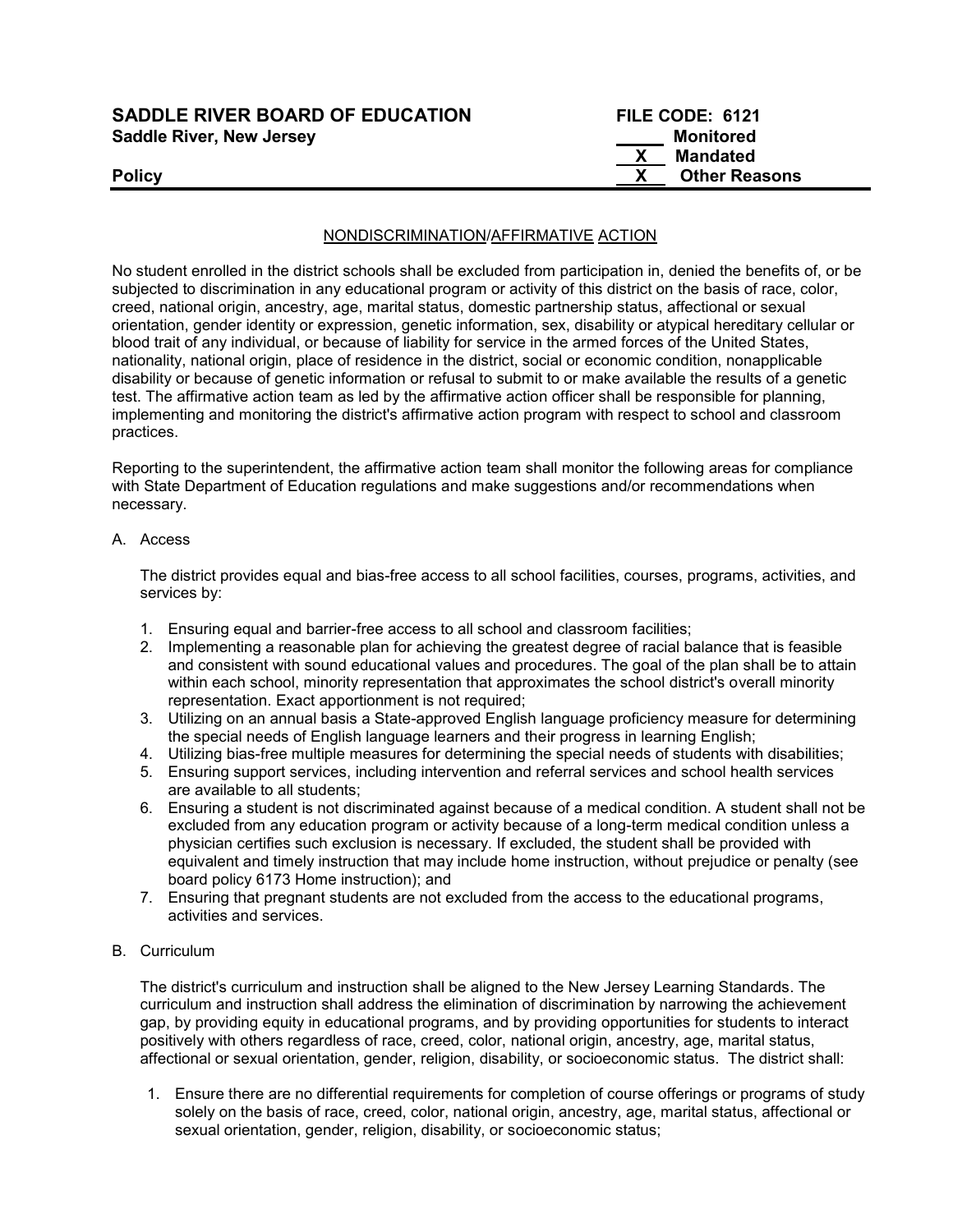#### File Code: 6121

### NONDISCRIMINATION/AFFIRMATIVE ACTION (continued)

- 2. Ensure courses shall not be offered separately on the basis of race, creed, color, national origin, ancestry, age, marital status, affectional or sexual orientation, gender, religion, disability, or socioeconomic status. Portions of classes that deal exclusively with human sexuality may be conducted in separate developmentally appropriate sessions for male and female students, provided the course content for such separately conducted sessions is the same;
- 3. Reduce or prevent the underrepresentation of minority, female, and male students in all classes and programs, including gifted and talented, accelerated, and advanced classes;
- 4. Ensure schools demonstrate the inclusion of a multicultural curriculum in its instructional content, materials, and methods, and ensuring students understand the basic tenets of multiculturalism;
- 5. Ensure African-American history, as well as the history of other cultures, is infused into the curriculum and taught as part of U.S. history;
- 6. Ensure instruction on the Holocaust and other acts of genocide is included in the curriculum of all elementary and secondary schools, as developmentally appropriate.

#### C. Counseling Services

Students shall have access to adequate and appropriate counseling services:

- 1. When informing students about possible careers or professional or vocational opportunities options presented shall not be restricted or limited on the basis race, creed, color, national origin, ancestry, age, marital status, affectional or sexual orientation, gender, gender identity or expression, religion, disability, or socioeconomic status;
- 2. Tests or guidance or counseling materials that are biased or stereotyped shall not be used.
- D. Physical Education, Athletic Programs, Extracurricular Activities

The district's physical education and athletic programs shall be equitable and co-educational and shall not discriminate on the basis of protected class status including:

- 1. Separate restroom, locker room, and shower facilities on the basis of gender, but such facilities provided for students of each gender shall be provided and shall be comparable;
- 2. Separate teams for the two sexes may be operated in one or more sports or single teams open competitively to members of both sexes, as long as the athletic program as a whole provides equal opportunities for students of both sexes to participate in sports at comparable levels of difficulty and competency; and
- 3. The activities comprising the school athletic programs shall receive equitable treatment, including, but not limited to, staff salaries, purchase and maintenance of equipment, quality and availability of facilities, scheduling of practice and game time, length of season, and all other related areas or matters.
- E. Staff training

The affirmative action officer shall suggest a program of inservice training for school personnel designed to identify and solve problems of bias in all aspects of the school program. An equity inservice program shall be held on a continuing basis for all staff and for parents and community members as needed to facilitate participation and support.

#### Appeals

Grievances related to equity in school and classroom shall be submitted to the affirmative action officer. Any individual may petition the Commissioner in writing to resolve a dispute arising related to equity in school and classroom.

| Adopted:             | March 2007 |
|----------------------|------------|
| NJSBA Review/Update: | June 2014  |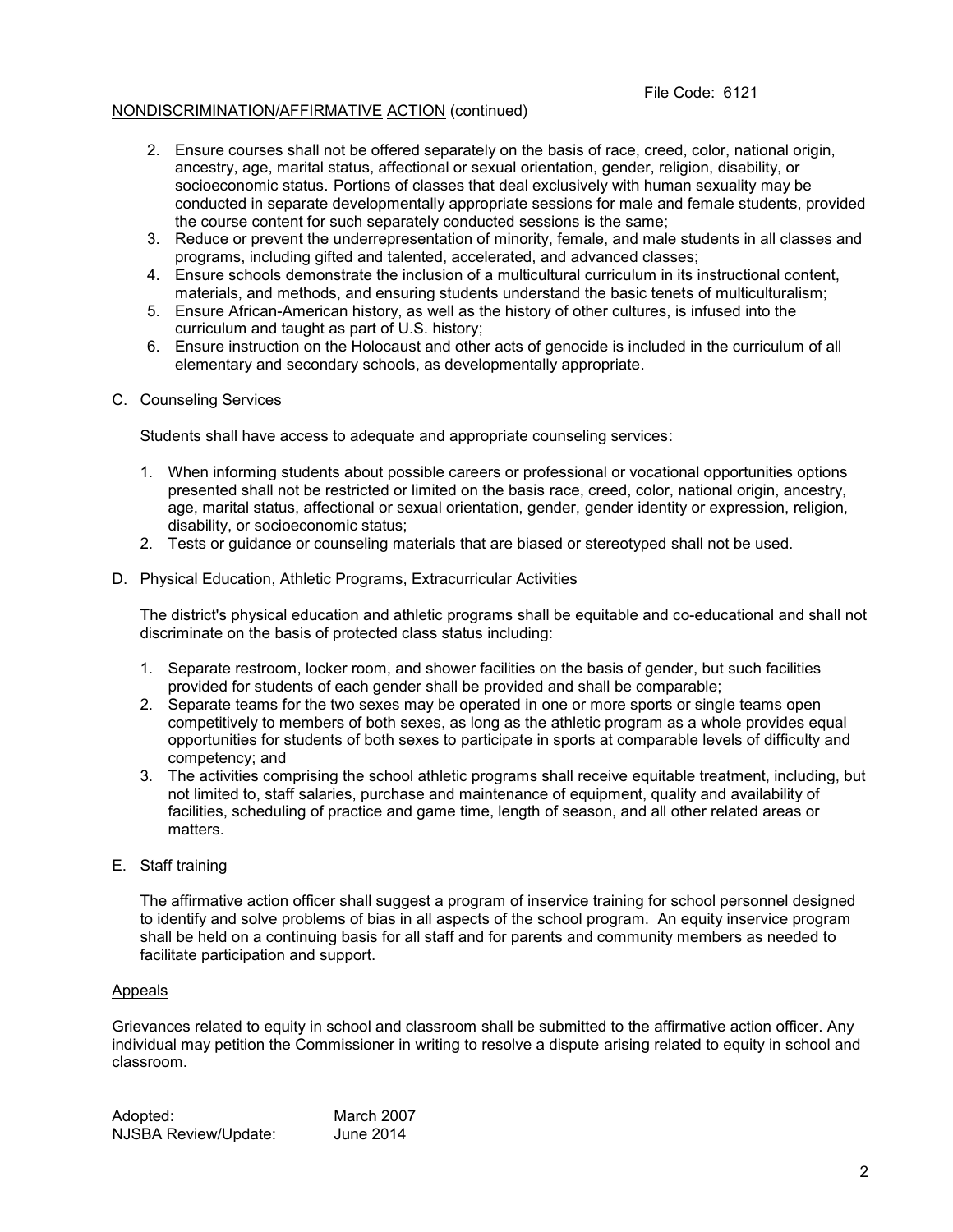## NONDISCRIMINATION/AFFIRMATIVE ACTION (continued)

| Readopted:        | December 2014 |
|-------------------|---------------|
| Revised/Readopted | November 2016 |

# Key Words

Affirmative Action, Nondiscrimination, Curriculum, Instructional Materials, Textbooks

| Legal References: N.J.S.A. 10:5-1 et seq. | N.J.S.A. 18A:4A-1 et seq.<br>N.J.S.A. 18A:18A-17                                                                                                                                                                                                                                                                                                                                                                                                                                                                                                                                                                 |                         | Law Against Discrimination<br>New Jersey Commission on Holocaust Education<br>Facilities for handicapped persons |  |  |
|-------------------------------------------|------------------------------------------------------------------------------------------------------------------------------------------------------------------------------------------------------------------------------------------------------------------------------------------------------------------------------------------------------------------------------------------------------------------------------------------------------------------------------------------------------------------------------------------------------------------------------------------------------------------|-------------------------|------------------------------------------------------------------------------------------------------------------|--|--|
|                                           | N.J.S.A. 18A:35-1                                                                                                                                                                                                                                                                                                                                                                                                                                                                                                                                                                                                |                         | Course in history of the United States in high school                                                            |  |  |
|                                           | N.J.S.A. 18A:36-20                                                                                                                                                                                                                                                                                                                                                                                                                                                                                                                                                                                               |                         | Discrimination; prohibition                                                                                      |  |  |
|                                           | <u>N.J.S.A.</u> 18A:37-14-19                                                                                                                                                                                                                                                                                                                                                                                                                                                                                                                                                                                     |                         | Harassment, Intimidation, Bullying                                                                               |  |  |
|                                           | N.J.A.C. 6A:7-1.1 et seq.                                                                                                                                                                                                                                                                                                                                                                                                                                                                                                                                                                                        |                         | Managing for Equality and Equity in Education                                                                    |  |  |
|                                           | See particularly:                                                                                                                                                                                                                                                                                                                                                                                                                                                                                                                                                                                                |                         |                                                                                                                  |  |  |
|                                           | N.J.A.C. 6A:7-1.1,-1.4,-1.7,-1.9                                                                                                                                                                                                                                                                                                                                                                                                                                                                                                                                                                                 |                         | N.J.A.C. 6A:30-1.1 et seq. Evaluation of the Performance of School Districts                                     |  |  |
|                                           |                                                                                                                                                                                                                                                                                                                                                                                                                                                                                                                                                                                                                  |                         | 20 U.S.C.A. 1681 et seq. - Title IX of the Education Amendments of 1972                                          |  |  |
|                                           | 29 U.S.C.A. 794 et seq. - Section 504 of the Rehabilitation Act, of 1973                                                                                                                                                                                                                                                                                                                                                                                                                                                                                                                                         |                         |                                                                                                                  |  |  |
|                                           | 20 U.S.C.A. 1401 et seq. - Individuals with Disabilities Education Act (IDEA)                                                                                                                                                                                                                                                                                                                                                                                                                                                                                                                                    |                         |                                                                                                                  |  |  |
|                                           | 42 U.S.C.A. 12101 et seq. - Americans with Disabilities Act (ADA)                                                                                                                                                                                                                                                                                                                                                                                                                                                                                                                                                |                         |                                                                                                                  |  |  |
|                                           | Every Student Succeeds Act, Pub. L. 114-95, 20 U.S.C.A. 6301 et seq.                                                                                                                                                                                                                                                                                                                                                                                                                                                                                                                                             |                         |                                                                                                                  |  |  |
|                                           |                                                                                                                                                                                                                                                                                                                                                                                                                                                                                                                                                                                                                  |                         | Gebser v. Lago Vista Indep. School Dist. 524 U.S. 274 (1998)                                                     |  |  |
|                                           | Davis v. Monroe County Bd. of Ed. 526 U.S. 629 (1999)                                                                                                                                                                                                                                                                                                                                                                                                                                                                                                                                                            |                         |                                                                                                                  |  |  |
|                                           | L.W. v. Toms River Regional Schools Board of Education, N.J., No. A-111-05 (Feb. 22,<br>2007), 2007 N.J. LEXIS 184. The New Jersey Supreme Court ruled that a school<br>district may be held liable under the New Jersey Law Against Discrimination (LAD),<br>N.J.S.A. 10:5-1 to -49, when students harass another student because of his perceived<br>sexual orientation. A district school will be liable for such harassment if it knew or<br>should have known of the harassment but failed to take reasonable remedial actions.<br>The matter was remanded to the Director of the Division on Civil Rights. |                         |                                                                                                                  |  |  |
|                                           | The Comprehensive Equity Plan, New Jersey State Department of Education                                                                                                                                                                                                                                                                                                                                                                                                                                                                                                                                          |                         |                                                                                                                  |  |  |
| <b>Possible</b>                           |                                                                                                                                                                                                                                                                                                                                                                                                                                                                                                                                                                                                                  |                         |                                                                                                                  |  |  |
| Cross References: *2224                   |                                                                                                                                                                                                                                                                                                                                                                                                                                                                                                                                                                                                                  |                         | Nondiscrimination/affirmative action                                                                             |  |  |
|                                           | *4111.1/4211.1                                                                                                                                                                                                                                                                                                                                                                                                                                                                                                                                                                                                   |                         | Nondiscrimination/affirmative action                                                                             |  |  |
|                                           |                                                                                                                                                                                                                                                                                                                                                                                                                                                                                                                                                                                                                  |                         | *4131/4131.1 Staff development; inservice education/visitations/conferences                                      |  |  |
|                                           | *4231/4231.1                                                                                                                                                                                                                                                                                                                                                                                                                                                                                                                                                                                                     |                         | Staff development; inservice education/visitations/conferences                                                   |  |  |
|                                           | $*5131.1$<br>*5134                                                                                                                                                                                                                                                                                                                                                                                                                                                                                                                                                                                               | Married/pregnant pupils | Harassment, intimidation and bullying                                                                            |  |  |
|                                           | *5145.4                                                                                                                                                                                                                                                                                                                                                                                                                                                                                                                                                                                                          |                         | Equal educational opportunity                                                                                    |  |  |
|                                           | *6140                                                                                                                                                                                                                                                                                                                                                                                                                                                                                                                                                                                                            | Curriculum adoption     |                                                                                                                  |  |  |
|                                           | $*6141$                                                                                                                                                                                                                                                                                                                                                                                                                                                                                                                                                                                                          |                         | Curriculum design/development                                                                                    |  |  |
|                                           | $*6142.4$                                                                                                                                                                                                                                                                                                                                                                                                                                                                                                                                                                                                        |                         | Physical education and health                                                                                    |  |  |
|                                           | *6145                                                                                                                                                                                                                                                                                                                                                                                                                                                                                                                                                                                                            |                         | <b>Extracurricular activities</b>                                                                                |  |  |
|                                           | $*6161.1$                                                                                                                                                                                                                                                                                                                                                                                                                                                                                                                                                                                                        |                         | Guidelines for evaluation and selection of instructional materials                                               |  |  |
|                                           | *6163.1                                                                                                                                                                                                                                                                                                                                                                                                                                                                                                                                                                                                          | Media center/library    |                                                                                                                  |  |  |